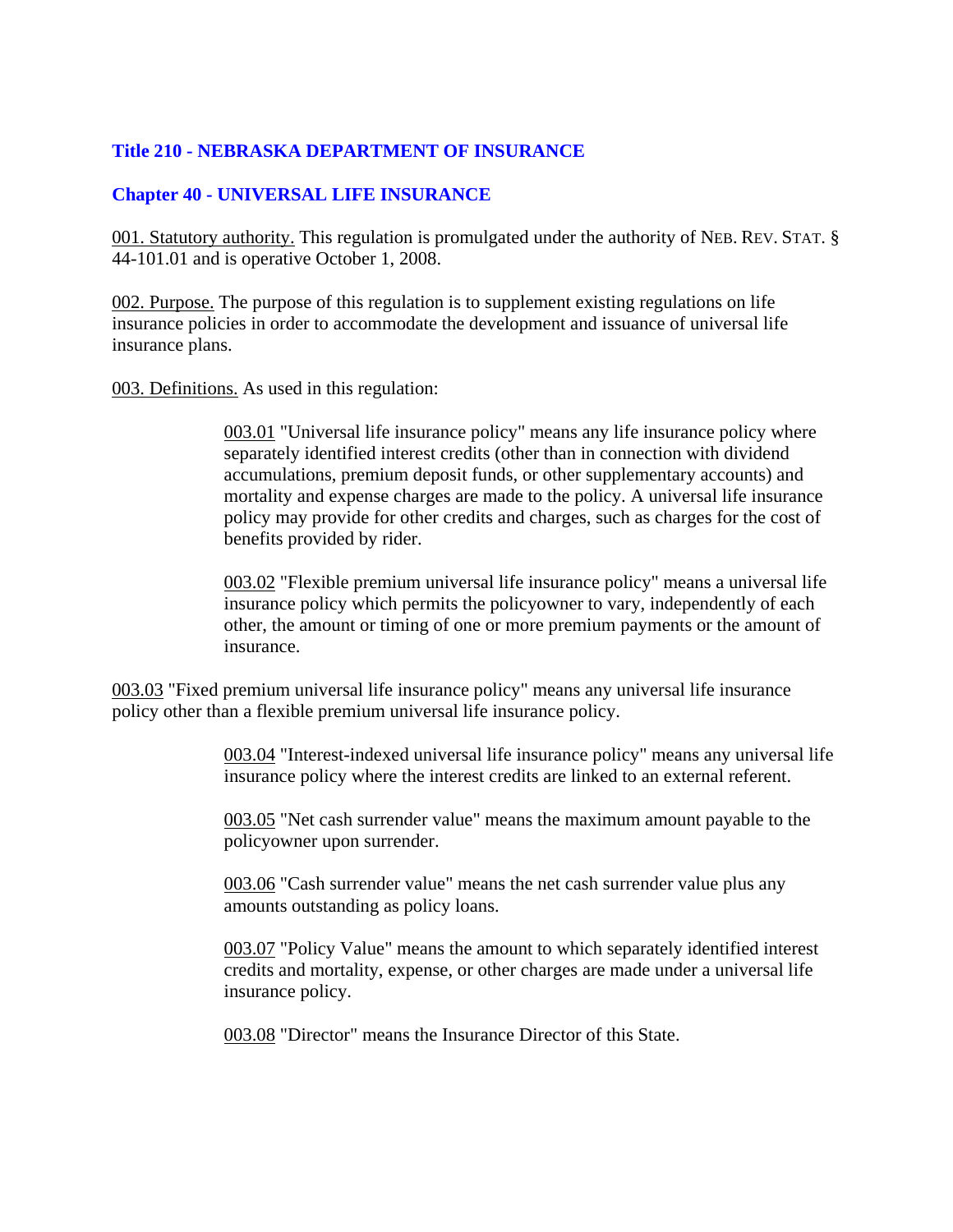004. Scope. This regulation encompasses all individual universal life insurance policies except those policies defined under Subsection 002.19 of Title 210, Chapter 15 of the Nebraska Administrative Code (Variable Life Insurance Rule).

#### 005. Valuation.

005.01 Requirements. The minimum valuation standard for universal life insurance policies shall be the Commissioners Reserve Valuation Method, as described below for such policies, and the tables and interest rates specified below. The terminal reserve for the basic policy and any benefits and/or riders for which premiums are not paid separately as of any policy anniversary shall be equal to the net level premium reserves less (C) and less (D), where:

Reserves by the net level premium method shall be equal to  $((A) - (B))r$  where (A), (B) and "r" are as defined below:

(A) is the present value of all future guaranteed benefits at the date of valuation.

(B) is the quantity PVFB  $\ddot{a}_{x+t}$ äx

where PVFB is the present value of all benefits guaranteed at issue assuming future Guaranteed Maturity Premiums are paid by the policyowner and taking into account all guarantees contained in the policy or declared by the insurer.

 $\ddot{a}_x$  and  $\ddot{a}_{x+t}$  are present values of an annuity of one per year payable on policy anniversaries beginning at ages x and  $x + t$ , respectively, and continuing until the highest attained age at which a premium may be paid under the policy. The letter "x" is defined as the issue age and the letter "t" is defined as the duration of the policy.

The Guaranteed Maturity Premium for flexible premium universal life insurance policies shall be that level gross premium, paid at issue and periodically thereafter over the period during which premiums are allowed to be paid, which will mature the policy on the latest maturity date, if any, permitted under the policy (otherwise at the highest age in the valuation mortality table), for an amount which is in accordance with the policy structure. The Guaranteed Maturity Premium is calculated at issue based on all policy guarantees at issue (excluding guarantees linked to an external referent). The Guaranteed Maturity Premium for fixed premium universal life insurance policies shall be the premium defined in the policy which at issue provides the minimum policy guarantees.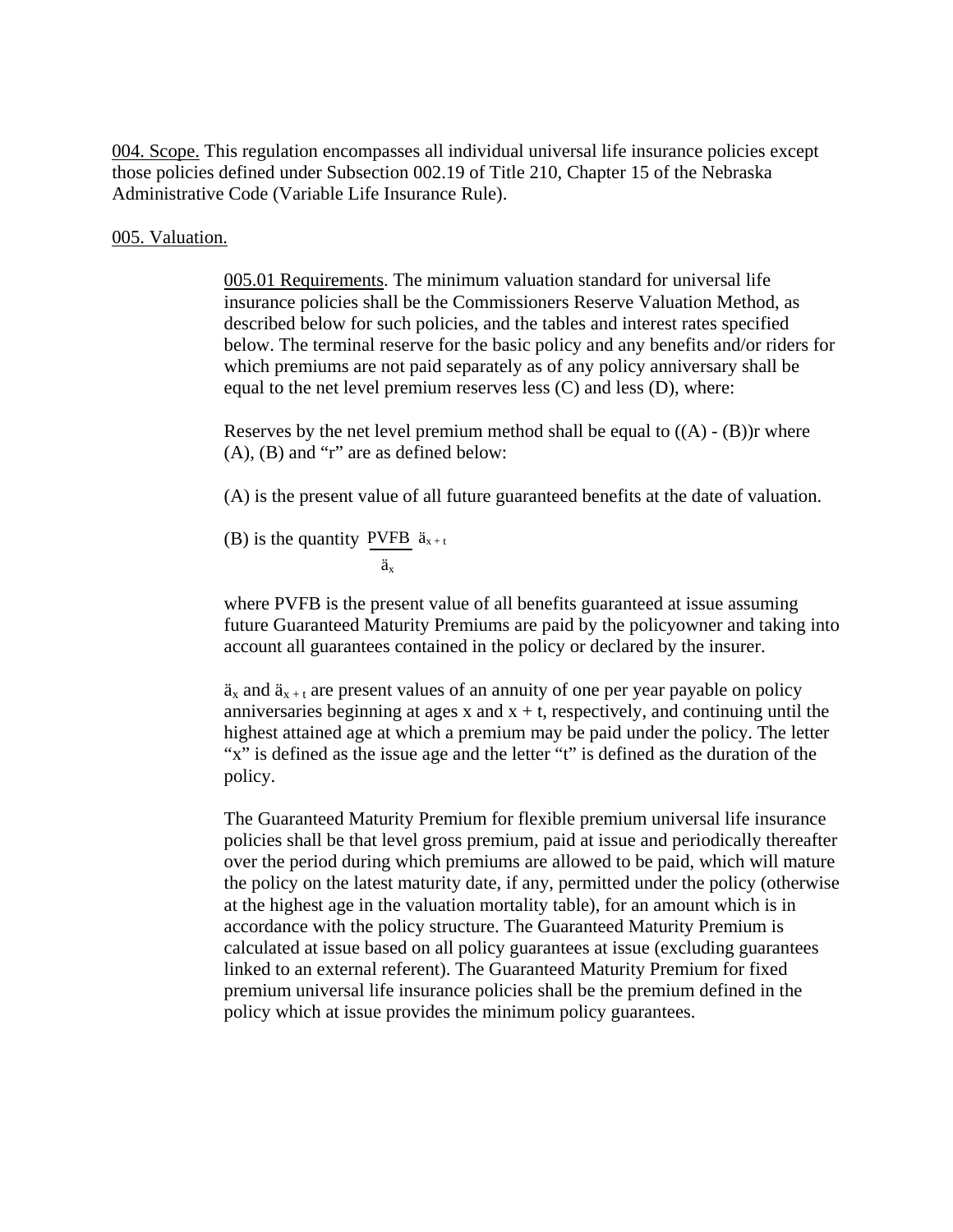The letter "r" is equal to one, unless the policy is a flexible premium policy and the policy value is less than the Guaranteed Maturity Fund, in which case "r" is the ratio of the policy value to the Guaranteed Maturity Fund.

The Guaranteed Maturity Fund at any duration is that amount which, together with future Guaranteed Maturity Premiums, will mature the policy based on all policy guarantees at issue.

(C) is the quantity  $((a) - (b)) \underline{\ddot{a}_{x+t}}r$ , where  $(a) - (b)$  is as described in ä x

NEB. REV. STAT. § 44-404(d) for the plan of insurance defined at issue by the Guaranteed Maturity Premiums and all guarantees contained in the policy or declared by the insurer.

 $\ddot{a}_{x+t}$ , and  $\ddot{a}_x$  are defined in (B) above.

(D) is the sum of any additional quantities analogous to (C) which arise because of structural changes in the policy, with each such quantity being determined on a basis consistent with that of (C) using the maturity date in effect at the time of change.

The Guaranteed Maturity Premium, the Guaranteed Maturity Fund and (B) above shall be recalculated to reflect any structural changes in the policy. This recalculation shall be done in a manner consistent with the descriptions above.

Future guaranteed benefits are determined by (1) projecting the greater of the Guaranteed Maturity Fund and the policy value, taking into account future Guaranteed Maturity Premiums, if any, and using all guarantees of interest, mortality, expense deductions, etc., contained in the policy or declared by the insurer; and (2) taking into account any benefits guaranteed in the policy or by declaration which do not depend on the policy value.

All present values shall be determined using (i) an interest rate (or rates) specified by the NEB. REV. STAT. § 44-404 for policies issued in the same year; (ii) the mortality rates specified by § 44-404 for policies issued in the same year or contained in such other table as may be approved by the Director for this purpose; and (iii) any other tables needed to value supplementary benefits provided by a rider which is being valued together with the policy.

005.02 Alternative Minimum Reserves. If, in any policy year, the Guaranteed Maturity Premium on any universal life insurance policy is less than the valuation net premium for such policy, calculated by the valuation method actually used in calculating the reserve thereon but using the minimum valuation standards of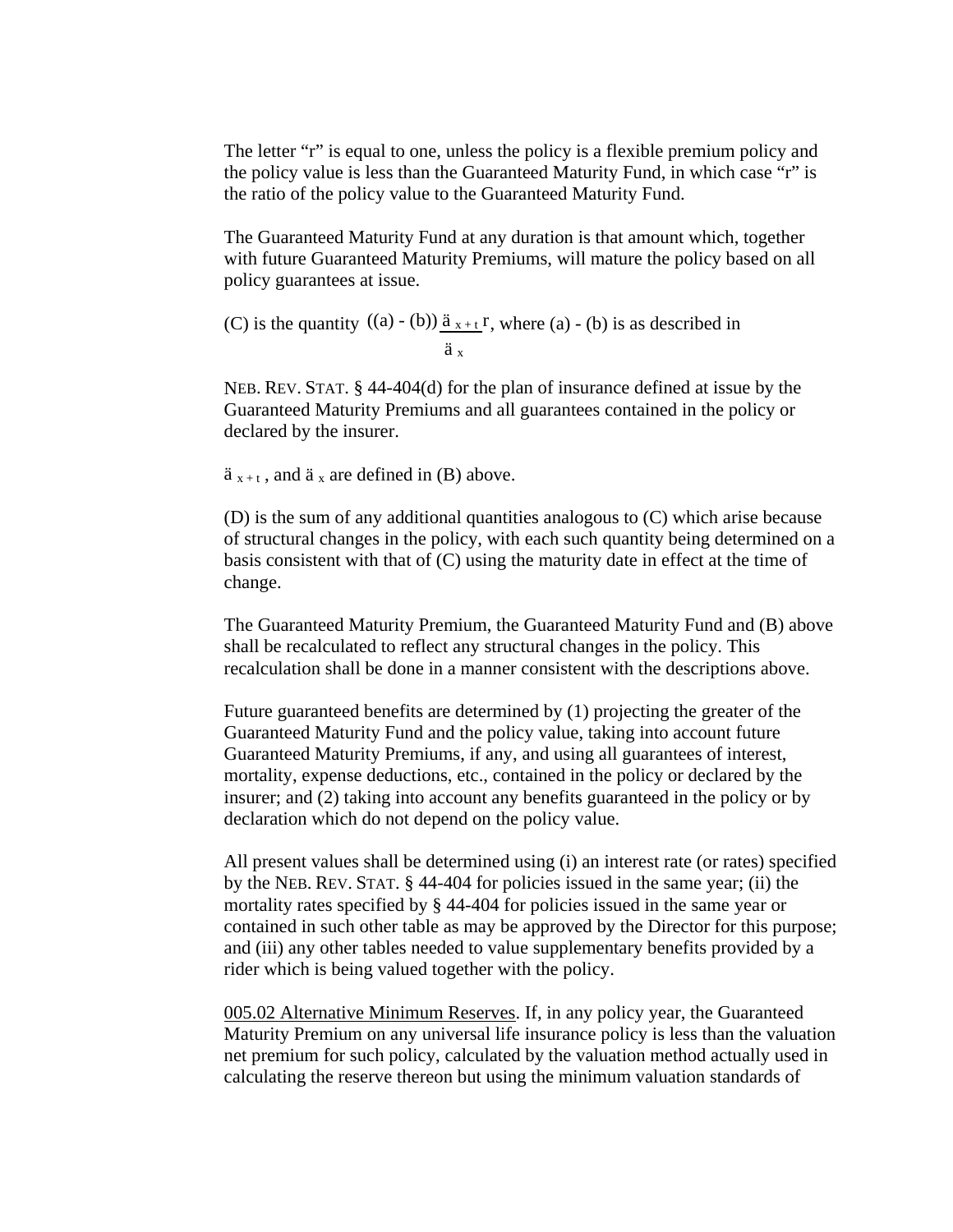mortality and rate of interest, the minimum reserve required for such contract shall be the greater of (1) or (2).

(1) The reserve calculated according to the method, the mortality table, and the rate of interest actually used.

(2) The reserve calculated according to the method actually used but using the minimum valuation standards of mortality and rate of interest and replacing the valuation net premium by the Guaranteed Maturity Premium in each policy year for which the valuation net premium exceeds the Guaranteed Maturity Premium.

net premium is PVFB For universal life insurance reserves on a net level premium basis, the valuation

ä<sub>x</sub>

and for reserves on a Commissioners Reserve Valuation Method, the valuation net premium is  $PVFB + (a) - (b)$ .

 $\ddot{a}_x$   $\dddot{a}_x$ 

006. Nonforfeiture.

006.01 Minimum Cash Surrender Values for Flexible Premium Universal Life Insurance Policies. Minimum cash surrender values for flexible premium universal life insurance policies shall be determined separately for the basic policy and any benefits and riders for which premiums are paid separately. The following requirements pertain to a basic policy and any benefits and riders for which premiums are not paid separately.

The minimum cash surrender value (before adjustment for indebtedness and dividend credits) available on a date as of which interest is credited to the policy shall be equal to the accumulation to that date of the premiums paid minus the accumulations to that date of (i) the benefit charges, (ii) the averaged administrative expense charges for the first policy year and any insuranceincrease years, (iii) actual administrative expense charges for other years, (iv) initial and additional acquisition expense charges not exceeding the initial or additional expense allowances, respectively, (v) any service charges actually made (excluding charges for cash surrender or election of a paid-up nonforfeiture benefit) and (vi) any deductions made for partial withdrawals; all accumulations being at the actual rate or rates of interest at which interest credits have been made unconditionally to the policy (or have been made conditionally, but for which the conditions have since been met), and minus any unamortized unused initial and additional expense allowances.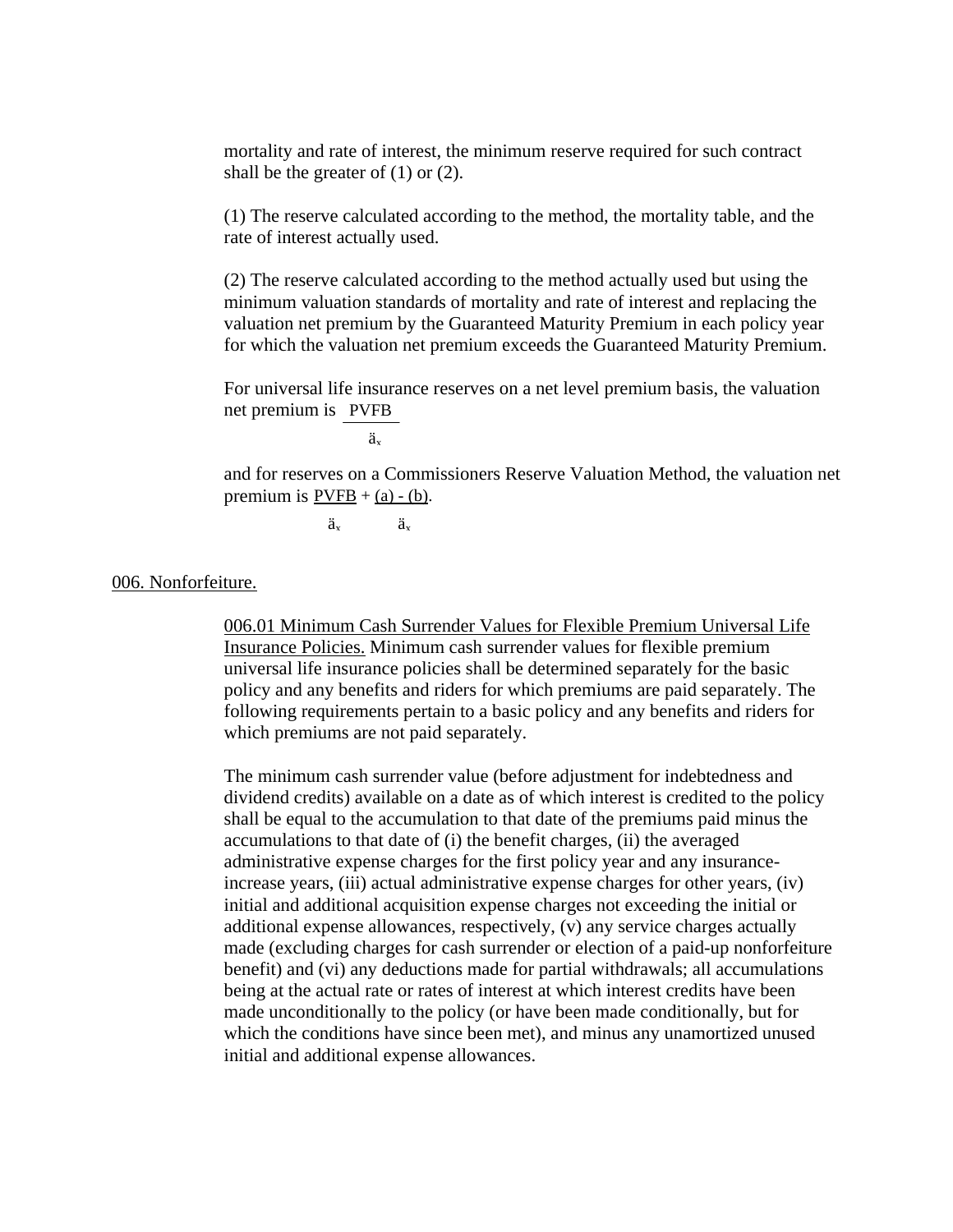Interest on the premiums and on all charges referred to in items (i) - (vi) above shall be accumulated from and to such dates as are consistent with the manner in which interest is credited in determining the policy value.

The benefit charges shall include the charges made for mortality and any charges made for riders or supplementary benefits for which premiums are not paid separately. If benefit charges are substantially level by duration and develop low or no cash values, then the Director shall have the right to require higher cash values unless the insurer provides adequate justification that the cash values are appropriate in relation to the policy's other characteristics.

The administrative expense charges shall include charges per premium payment, charges per dollar of premium paid, periodic charges per thousand dollars of insurance, periodic per policy charges, and any other charges permitted by the policy to be imposed without regard to the policyowner's request for services.

The averaged administrative expense charges for any year shall be those which would have been imposed in that year if the charge rate or rates for each transaction or period within the year had been equal to the arithmetic average of the corresponding charge rates which the policy states will be imposed in policy years two through twenty in determining the policy value.

The initial acquisition expense charges shall be the excess of the expense charges, other than service charges, actually made in the first policy year over the averaged administrative expense charges for that year. Additional acquisition expense charges shall be the excess of the expense charges, other than service charges, actually made in an insurance-increase year over the averaged administrative expense charges for that year. An insurance-increase year shall be the year beginning on the date of increase in the amount of insurance by policyowner request (or by the terms of the policy).

Service charges shall include charges permitted by the policy to be imposed as the result of a policyowner's request for a service by the insurer (such as the furnishing of future benefit illustrations) or of special transactions.

The initial expense allowance shall be the allowance provided by NEB. REV. STAT. § 44-407.04(a), (ii), (iii) and (iv) or by § 44-407.24(l)(b) and (c), as applicable, for a fixed premium, fixed benefit endowment policy with a face amount equal to the initial face amount of the flexible premium universal life insurance policy, with level premiums paid annually until the highest attained age at which a premium may be paid under the flexible premium universal life insurance policy, and maturing on the latest maturity date permitted under the policy, if any, otherwise at the highest age in the valuation mortality table. The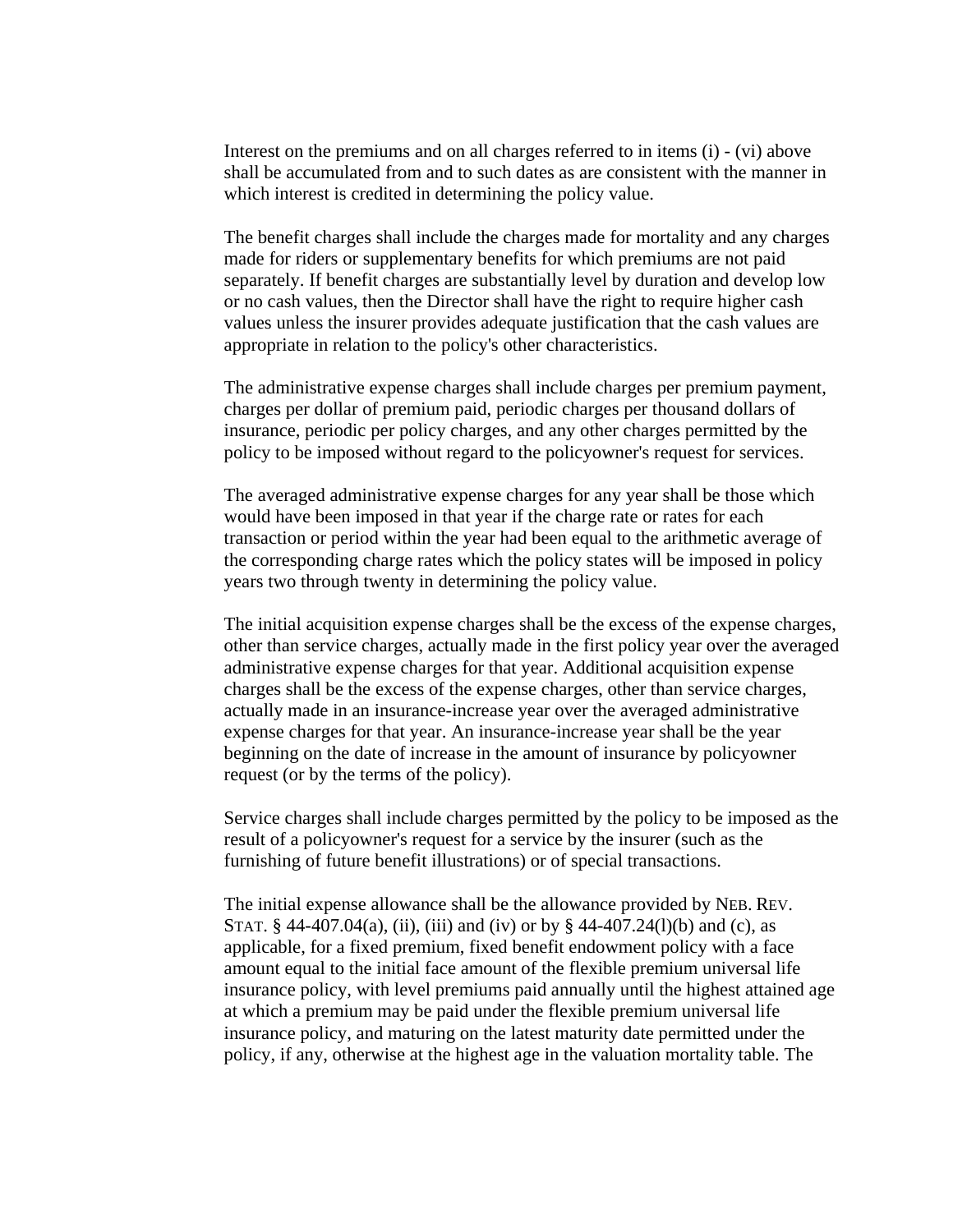unused initial expense allowance shall be the excess, if any, of the initial expense allowance over the initial acquisition expense charges as defined above.

If the amount of insurance is subsequently increased upon request of the policyowner (or by the terms of the policy), an additional expense allowance and an unused additional expense allowance shall be determined on a basis consistent with the above and with § 44-407.24(5), using the face amount and the latest maturity date permitted at that time under the policy.

The unamortized unused initial expense allowance during the policy year beginning on the policy anniversary at age  $x + t$  (where "x" is the issue age) shall be the unused initial expense allowance multiplied by  $\ddot{a}_{x+1}$ 

äx

where  $\ddot{a}_{x+t}$  and  $\ddot{a}_x$  are are present values of an annuity of one per year payable on policy anniversaries beginning at ages  $x + t$  and  $x$ , respectively, and continuing until the highest attained age at which a premium may be paid under the policy, both on the mortality and interest bases guaranteed in the policy. An unamortized unused additional expense allowance shall be the unused additional expense allowance multiplied by a similar ratio of annuities, with  $\ddot{a}_x$  replaced by an annuity beginning on the date as of which the additional expense allowance was determined.

006.02 Minimum Cash Surrender Values For Fixed Premium Universal Life Insurance Policies. For fixed premium universal life insurance policies, the minimum cash surrender values shall be determined separately for the basic policy and any benefits and riders for which premiums are paid separately. The following requirements pertain to a basic policy and any benefits and riders for which premiums are not paid separately.

The minimum cash surrender value (before adjustment for indebtedness and dividend credits) available on a date as of which interest is credited to the policy shall be equal to  $((A)-(B)-(C)-(D))$ , where:

- (A) is the present value of all future guaranteed benefits.
- (B) is the present value of future adjusted premiums. The adjusted premiums are calculated as described in NEB. REV. STAT. §§ 44-407.04 and 44-407.08, or in NEB. REV. STAT. § 44-407.24(1), as applicable. If 44-407.24(1) is applicable, the nonforfeiture net level premium is equal to the quantity  $PVFB$ ,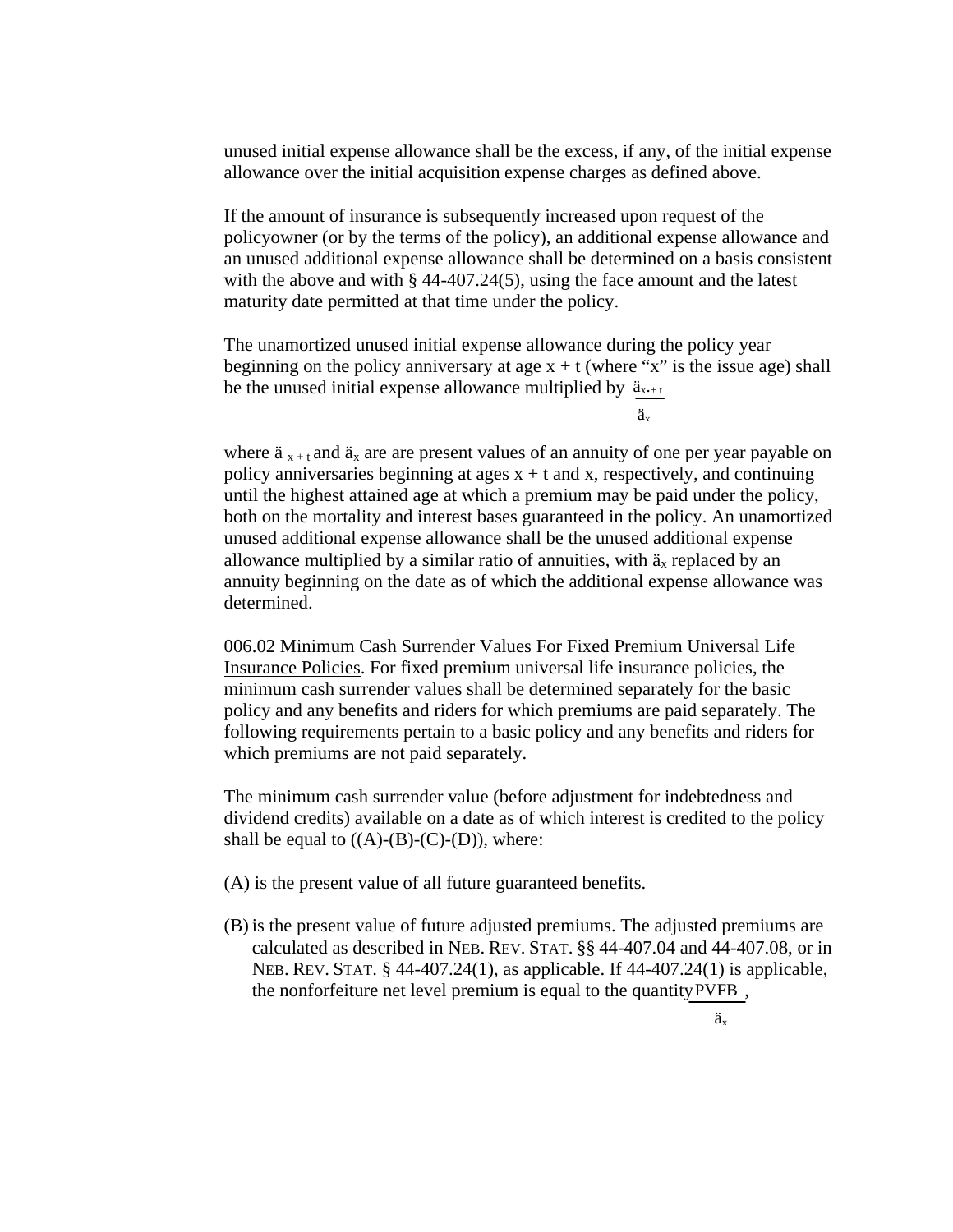where PVFB is the present value of all benefits guaranteed at issue assuming future premiums are paid by the insurer.

 $\ddot{a}_x$  is the present value of an annuity of one per year payable on policy anniversaries beginning at age x and continuing until the highest attained age at which a premium may be paid under the policy.

- (C) is the present value of any quantifies analogous to the nonforfeiture net level premium which arise because of guarantees declared by the insurer after the issue date of the policy. " $a_x$ " shall be replaced by an annuity beginning on the date as of which the declaration became effective and payable until the end of the period covered by the declaration.
- (D)is the sum of any quantities analogous to (B) which arise because of structural changes in the policy.

Future guaranteed benefits are determined by (1) projecting the policy value, taking into account future premiums, if any, and using all guarantees of interest, mortality, expense deductions, etc., contained in the policy or declared by the insurer; and (2) taking into account any benefits guaranteed in the policy or by declaration which do not depend on the policy value.

All present values shall be determined using (i) an interest rate (or rates) specified by the Standard Nonforfeiture Law for Life Insurance for policies issued in the same year and (ii) the mortality rates specified by the Standard Nonforfeiture Law for Life Insurance for policies issued in the same year or contained in such other table as may be approved by the Director for this purpose.

006.03 Minimum Paid-Up Nonforfeiture Benefits. If a universal life insurance policy provides for the optional election of a paid-up nonforfeiture benefit, it shall be such that its present value shall be at least equal to the cash surrender value provided for by the policy on the effective date of the election. The present value shall be based on mortality and interest standards at least as favorable to the policyowner as (1) in the case of a flexible premium universal life insurance policy, the mortality and interest basis guaranteed in the policy for determining the policy value, or (2) in the case of a fixed premium policy the mortality and interest standards permitted for paid-up nonforfeiture benefits by the Standard Nonforfeiture Law for Life Insurance. In lieu of the paid-up nonforfeiture benefit, the insurer may substitute, upon proper request not later than sixty days after the due date of the premium in default, an actuarially equivalent alternative paid-up nonforfeiture benefit which provides a greater amount or longer period of death benefits, or, if applicable, a greater amount or earlier payment of endowment benefits.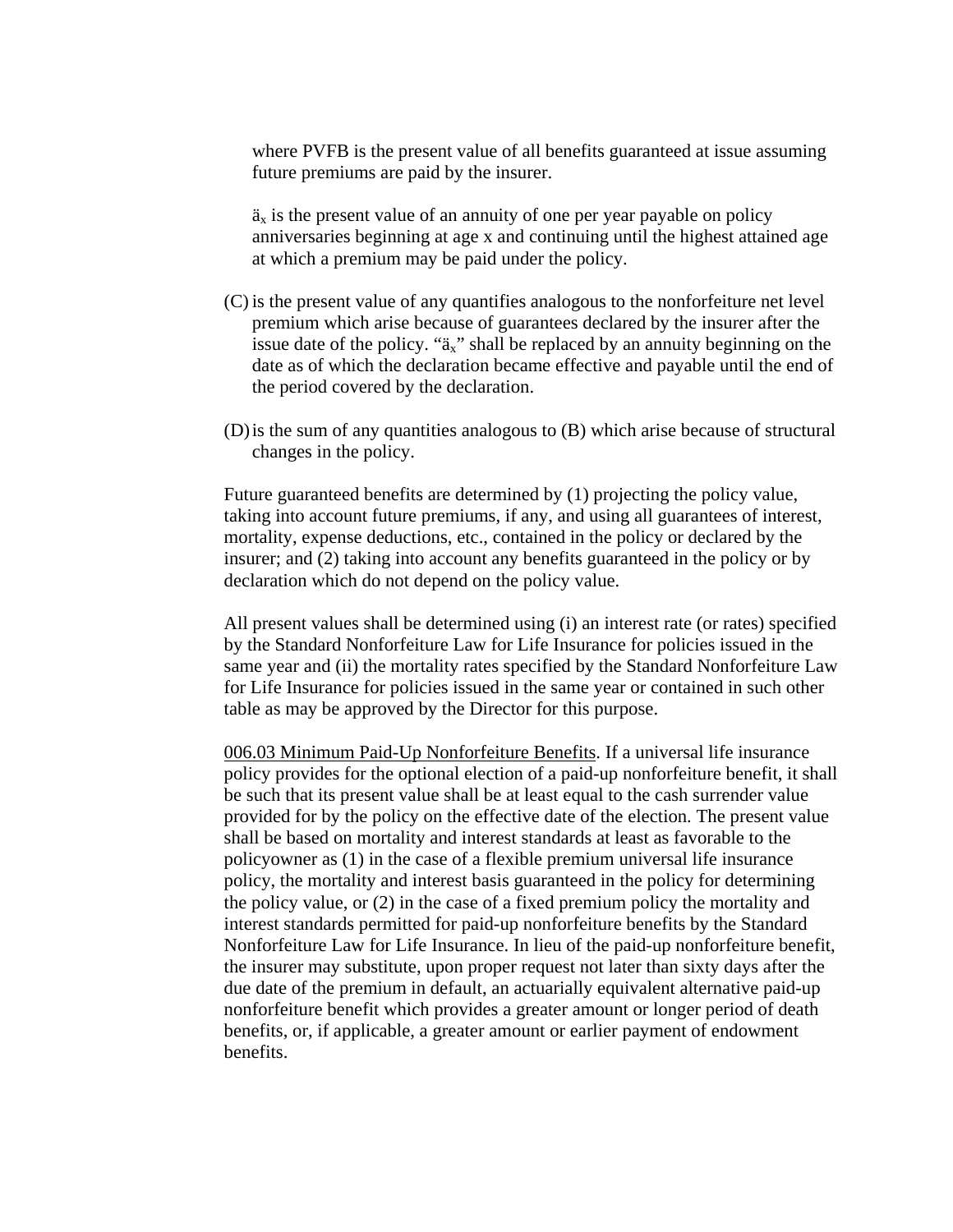007. Mandatory Policy Provisions. The policy shall provide the following:

007.01 Periodic Disclosure to Policyowner. The policy shall provide that the policyowner will be sent, without charge, at least annually, a report which will serve to keep such policyowner advised as to the status of the policy. The end of the current report period must be not more than three months previous to the date of the mailing of the report. Specific requirements of this report are detailed in Section 009.

007.02 Current Illustrations. The annual report shall provide notice that the policyholder may request an illustration of current and future benefits and values.

007.03 Policy Guarantees. The policy shall provide guarantees of minimum interest credits and maximum mortality and expense charges. All values and data shown in the policy shall be based on guarantees. No figures based on nonguarantees shall be included in the policy.

007.04 Calculation of Cash Surrender Values. The policy shall contain at least a general description of the calculation of cash surrender values including the following information:

| 007.04A | The guaranteed maximum expense charges and loads.                                                                                                             |
|---------|---------------------------------------------------------------------------------------------------------------------------------------------------------------|
| 007.04B | Any limitation on the crediting of additional interest.<br>Interest credits shall not remain conditional for a period<br>longer than twenty-four (24) months. |
| 007.04C | The guaranteed minimum rate or rates of interest.                                                                                                             |
| 007.04D | The guaranteed maximum mortality charges.                                                                                                                     |
| 007.04E | Any other guaranteed charges.                                                                                                                                 |
| 007.04F | Any surrender or partial withdrawal charges.                                                                                                                  |

007.05 Changes in Basic Coverage. If the policyowner has the right to change the basic coverage, any limitation on the amount or timing of such change shall be stated in the policy. If the policyowner has the right to increase the basic coverage, the policy shall state whether a new period of contestability and/or suicide is applicable to the additional coverage.

007.06 Grace Period and Lapse. The policy shall provide for written notice to be sent to the policyowner's last known address at least thirty (30) days prior to termination of coverage.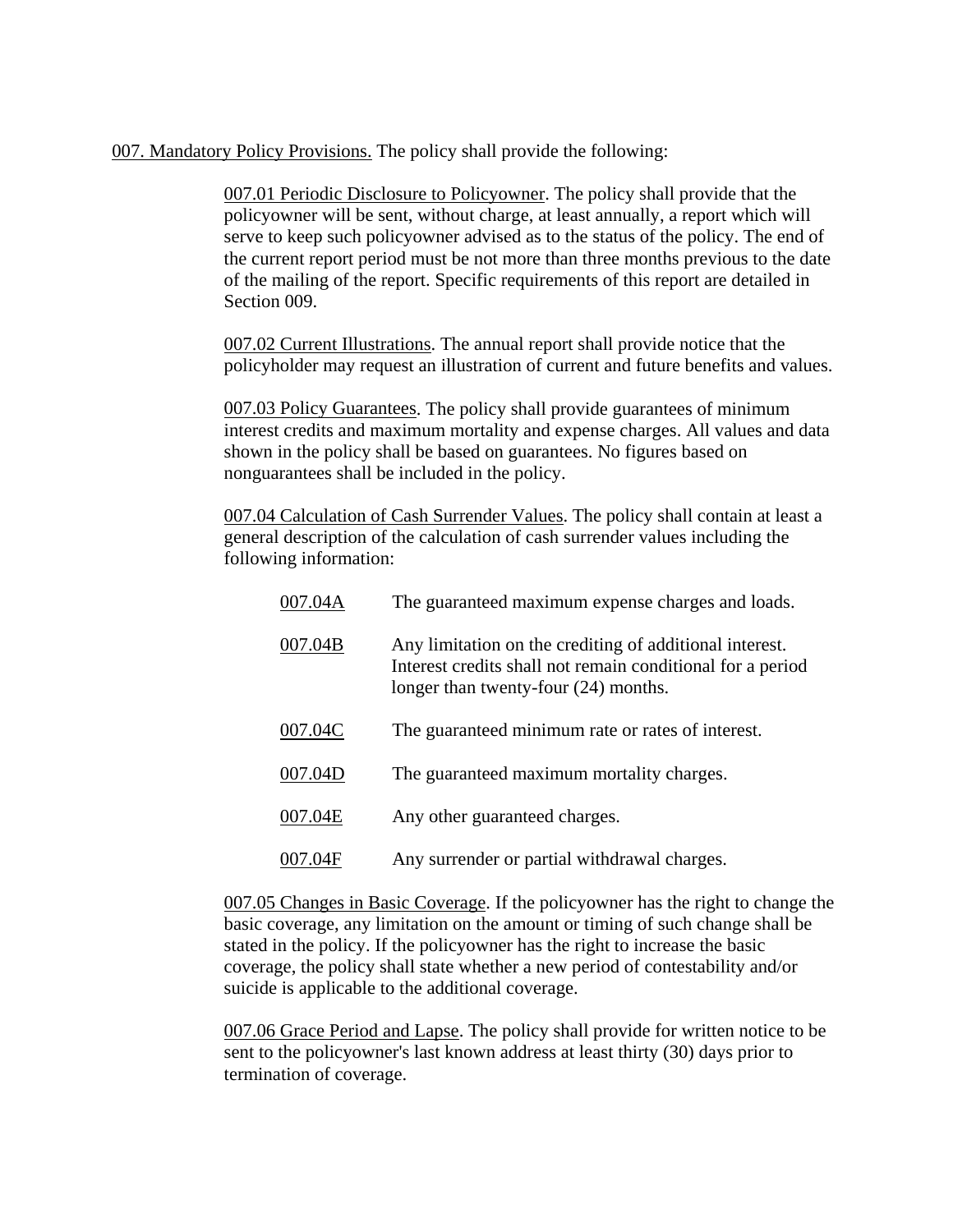A flexible premium policy shall provide for a grace period of at least thirty (30) days after lapse. Unless otherwise defined in the policy, lapse shall occur on that date on which the net cash surrender value first equals zero.

007.07 Misstatement of Age or Sex. If there is a misstatement of age or sex in the policy, the amount of the death benefit shall be that which would be purchased by the most recent mortality charge at the correct age or sex. The Director may approve other methods which are deemed satisfactory.

007.08 Maturity Date. If a policy provides for a "maturity date", "end date", or similar date, then the policy shall also contain a statement, in close proximity to that date, that it is possible that coverage may not continue to the maturity date even if scheduled premiums are paid in a timely manner, if such is the case.

008. Disclosure Requirements. Disclosure of information about the policy being applied for shall follow the standards set forth in 210 NEB. ADMIN. R. & REG. 72.

#### 009. Periodic Disclosure to Policyowner.

009.01 Requirements. The policy shall provide that the policyowner will be sent, without charge, at least annually, a report which will serve to keep such policyowner advised of the status of the policy. The end of the current report period shall be not more than three (3) months previous to the date of the mailing of the report.

Such report shall include the following:

009.01A The beginning and end of the current report period.

009.01B The policy value at the end of the previous report period and at the end of the current report period.

009.01C The total amounts which have been credited or debited to the policy value during the current report period, identifying each by type (e.g., interest, mortality, expense and riders).

009.01D The current death benefit at the end of the current report period on each life covered by the policy.

009.01E The net cash surrender value of the policy as of the end of the current report period.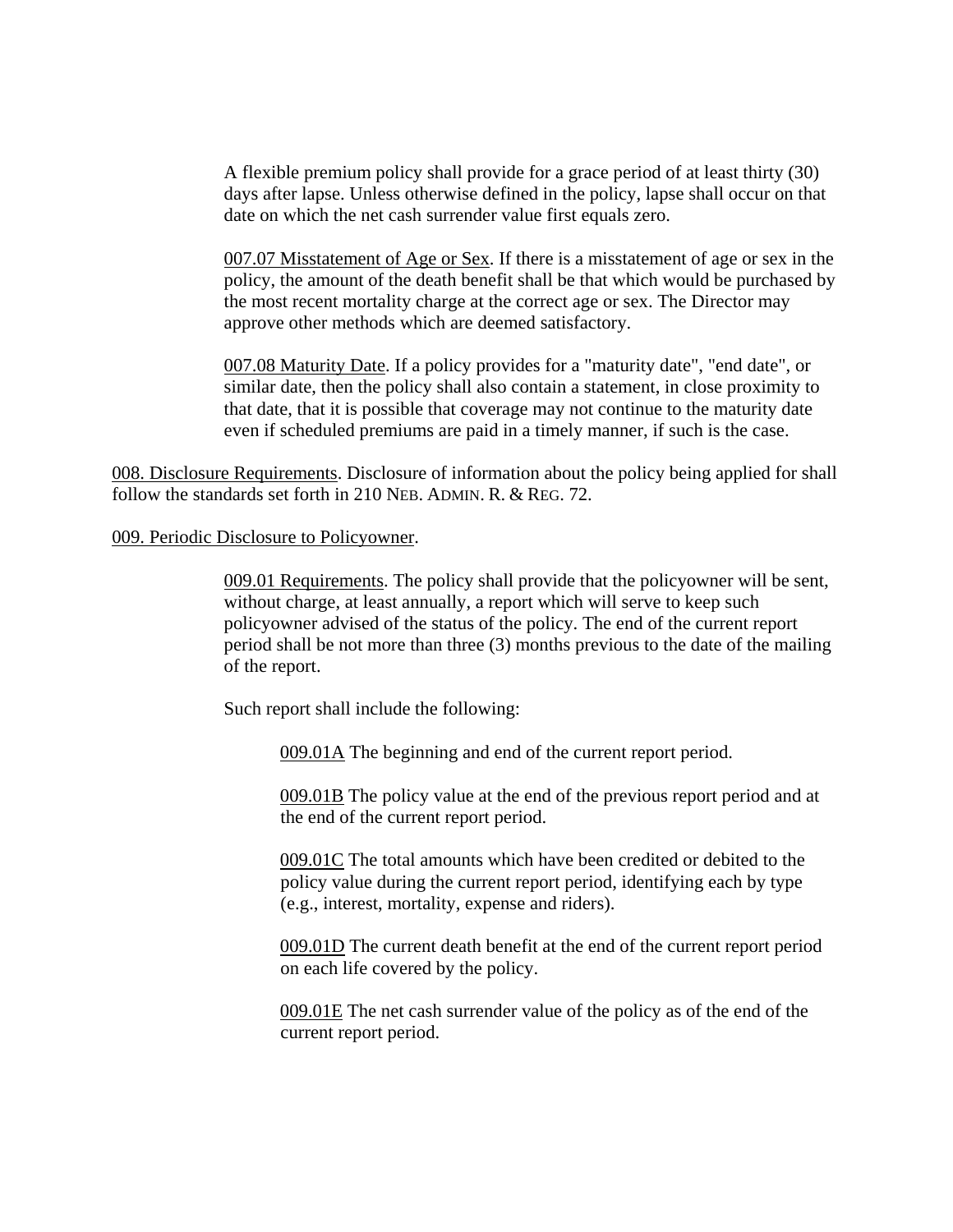009.01F The amount of outstanding loans, if any, as of the end of the current report period.

009.01G For fixed premium policies:

If, assuming guaranteed interest, mortality and expense loads and continued scheduled premium payments, the policy's net cash surrender value is such that it would not maintain insurance in force until the end of the next reporting period, a notice to this effect shall be included in the report.

## 009.01H For flexible premium policies:

If, assuming guaranteed interest, mortality and expense loads, the policy's net cash surrender value will not maintain insurance in force until the end of the next reporting period unless further premium payments are made, a notice to this effect shall be included in the report.

## 010. Interest-Indexed Universal Life Insurance Policies.

010.01 Initial Filing Requirements. The following information shall be submitted in connection with any filing of interest-indexed universal life insurance policies ("interest-indexed policies"). All such information received shall be treated confidentially to the extent permitted by law.

010.01A A description of how the interest credits are determined, including:

- (i) a description of the index;
- (ii) the relationship between the value of the index and the actual interest rate to be credited;
- (iii) the frequency and timing of determining the interest rate; and
- (iv) the allocation of interest credits, if more than one rate of interest applies to different portions of the policy value.

010.01B The insurer's investment policy, which includes a description of the following:

- (i) how the insurer addressed the reinvestment risks.
- (ii) how the insurer plans to address the risk of capital loss on cash outflows.
- (iii) how the insurer plans to address the risk that appropriate investments may not be available or not available in sufficient quantities.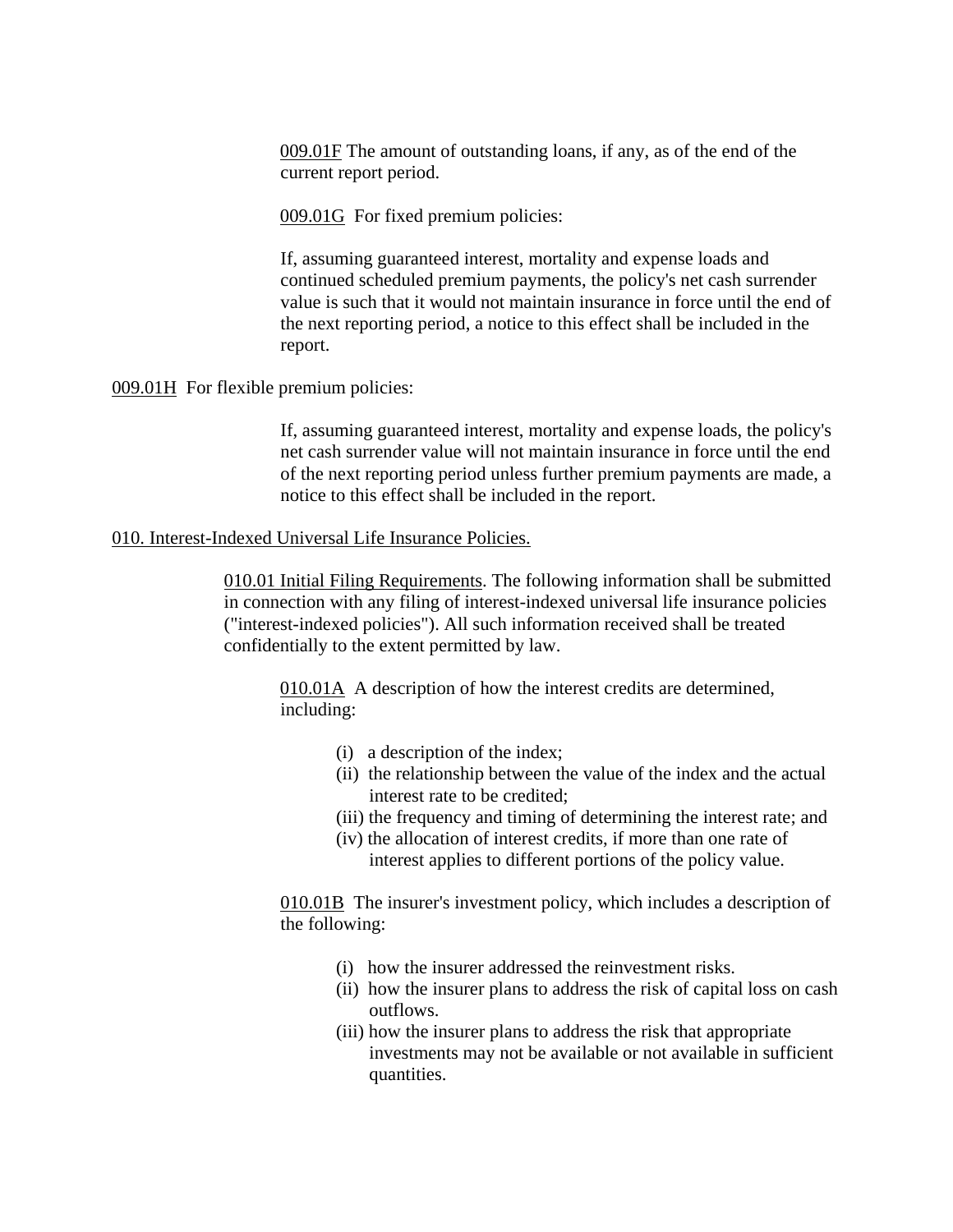- (iv) how the insurer plans to address the risk that the indexed interest rate may fall below the minimum contractual interest rate guaranteed in the policy.
- (v) the amount and type of assets currently held for interest indexed policies.
- (vi) the amount and type of assets expected to be acquired in the future.

010.01C If policies are linked to an index for a specified period less than to the maturity date of the policy, a description of the method used (or currently contemplated) to determine interest credits upon the expiration of such period.

010.01D A description of any interest guarantee in addition to or in lieu of the index.

010.01E A description of any maximum premium limitations and the conditions under which they apply.

010.02 Additional Filing Requirements.

010.02A Annually, every insurer shall submit a Statement of Actuarial Opinion by the insurer's actuary similar to the example contained in Subsection 010.03.

010.02B Annually, every insurer shall submit a description of the amount and type of assets currently held by the insurer with respect to its interestindexed policies.

010.02C Prior to implementation, every domestic insurer shall submit a description of any material change in the insurer's investment strategy or method of determining the interest credits. A change is considered to be material if it would affect the form or definition of the index (i.e., any change in the information supplied in Subsection 010.01 above) or if it would significantly change the amount or type of assets held for interestindexed policies.

010.03 Statement of Actuarial Opinion for Interest-Indexed Universal Life Insurance Policies.